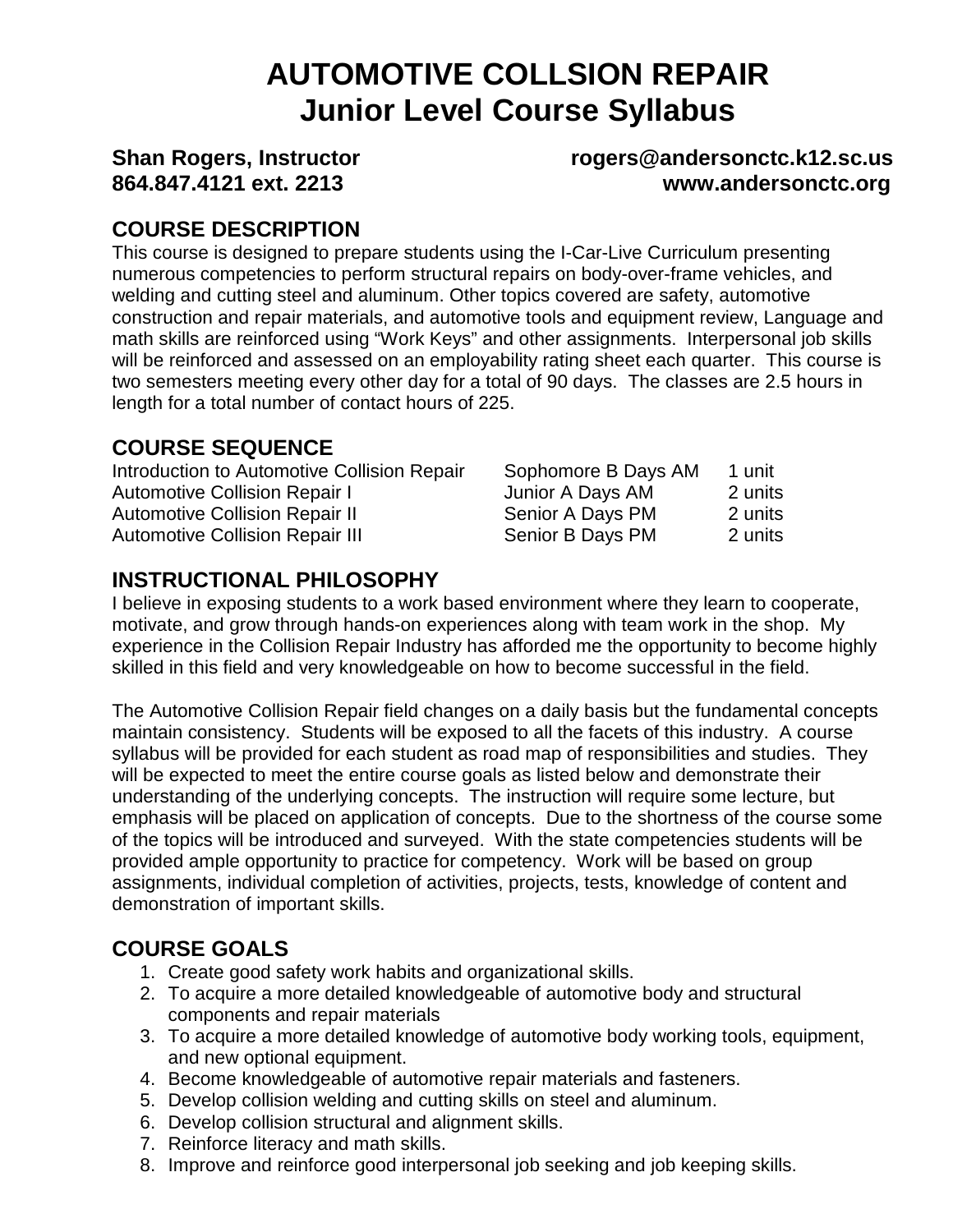# **COURSE REQUIREMENTS**

- 1. \$50.00 fee for supplies, welding respirator with two sets of filters, paint suit and class shirt. This fee must be paid before entering the shop.
- 2. A 3-ring notebook to keep handouts will also be provided
- 3. Students must have leather shoes for safety.
- 4. Safety glasses and ear protection will be provided.

#### **EVALUATION**

Student evaluation is accomplished with a combination of several categories:

A. Major competencies – 60% weight

These are hands-on skills performed in the lab, observed and evaluated by a rubric. Also included in major competencies is the Employability Rating Sheet that is utilized each 9 weeks with a rating scale.

B. Secondary Competencies – 40% weight This includes mostly competency knowledge in the form of work sheets, quizzes, summaries and tests, as well as, a notebook containing all the handouts will be checked each 9 week period. The journal is kept each day and dated.

#### **ASSESSMENT PLAN**

Student assessment will be based on group work, individual completion of daily activities, projects, tests of students' knowledge of content and the demonstration of important skills. Any assignment or test that is missed due to class absence will be made up on the next scheduled class meeting. In the case of an excused absence and the assignment was not made prior to the student absence, the student will be allowed to make up the assignment at a later date as determined by the instructor. This will usually be done on the next scheduled class date.

#### **INSTRUCTIONAL PLAN**

The state competencies are categorized into high priority-Individual and High Priority- Group. The group competencies are experienced as class exercises. The individual competencies are practiced by each student in the shop lab. There will be presentations by the instructor, training videos, training DVD's, reading assignments with work sheets, writing assignments, job sheets for lab work, speakers from industry, and at least one field trip to industry. Students will work as teams on some projects and as individuals on others.

#### **ANCHOR PROJECT**

 Using the skills learned in welding and structural alignment, the students will perform a body over frame type of frame sectioning. A simulated box section made of sheet metal will be MIG welded together, cut and sectioned back together using the proper tools, welding and I-CAR procedures. A rubric will be provided to assess and grade the project.

Write a report or do a power point presentation on the project to include: a step by step procedure, time required for each process, special techniques, paint and materials, and tools and equipment. In addition, provide reasons for the choice of procedures, techniques, materials, and tools used.

# **COMPETENTIES TO BE MASTERED**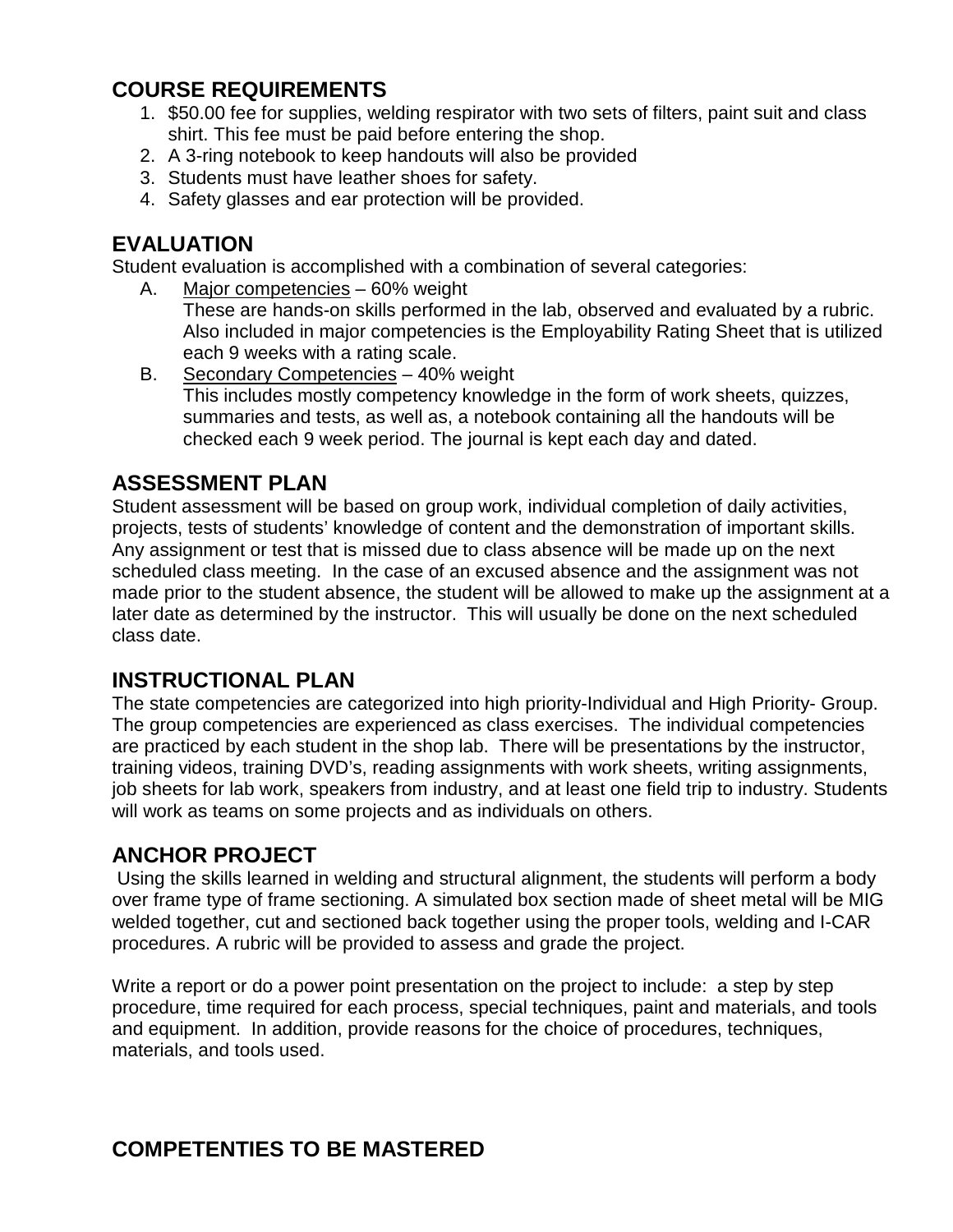| <b>GENERAL 40 HOURS</b>                                                                                                                                                     |                 |              |  |
|-----------------------------------------------------------------------------------------------------------------------------------------------------------------------------|-----------------|--------------|--|
| <b>Competency</b>                                                                                                                                                           | <b>Priority</b> | <b>Hours</b> |  |
| Class orientation: handbook, rules, procedures and expectations                                                                                                             | $HP-1$          | 7.5          |  |
| Follow EPA and OSHA personal and work safety rules and<br>procedures throughout all shop exercises.                                                                         | $HP-1$          | 15.0         |  |
| Identify advanced tools and equipment                                                                                                                                       | $HP-1$          | 5.0          |  |
| Identify advanced automotive construction                                                                                                                                   | $HP-1$          | 7.5          |  |
| Identify automotive repair materials and fasteners                                                                                                                          | $HP-1$          | 5.0          |  |
| <b>TOTAL</b>                                                                                                                                                                |                 | 40.0         |  |
| <b>WELDING AND CUTTING 80 HOURS</b>                                                                                                                                         |                 |              |  |
| <b>Competency</b>                                                                                                                                                           | <b>Priority</b> | <b>Hours</b> |  |
| Perform Oxy/Acet set-up, heat, braze, and cut metall identify<br>wieldable and non-wieldable substrates used in vehicle construction.                                       | $HP-1$          | 7.5          |  |
| Identify weldable and non-weldable substrates used in vehicle<br>construction.                                                                                              | $HP-1$          | 2.5          |  |
| Weld and cut high-strength steel and other steels.                                                                                                                          | $HP-G$          | 5.0          |  |
| Weld and cut aluminum                                                                                                                                                       | $HP-1$          | 7.5          |  |
| Set up and adjust the (MIG) welder to "tune" for proper electrode<br>sickout, voltage, polarity, flow rate, and wire-feed speed required for<br>the substrate being welded. | $HP-1$          | 6.0          |  |
| Store, handle, and install high-pressure gas cylinders.                                                                                                                     | $HP-1$          | 2.0          |  |
| Determine work clamp (ground) attach.                                                                                                                                       | $HP-1$          | 1.0          |  |
| Use the proper angle and direction of the gun of travel of the type of<br>weld being made in the flat, horizontal, vertical, and overhead.                                  | $HP-1$          | 4.0          |  |
| Protect adjacent panels, and vehicle operations.                                                                                                                            | $HP-1$          | 2.0          |  |
| Protect computers and other electronic control modules during<br>welding tasks.                                                                                             | $HP-1$          | 2.0          |  |
| Clean and prepare the metal, fit-up, apply weld-thru primer, clamp or<br>tac as needed                                                                                      | $HP-1$          | 6.0          |  |
| Determine the joint-type (but weld with backing, lap, etc.) for weld<br>being made.                                                                                         | $HP-1$          | 4.0          |  |
| Determine the type of weld (butt weld with backing, lap, etc.) for weld<br>made                                                                                             | $HP-1$          | 4.0          |  |
| Determine the type of weld (continuous, stitch weld, plug, butt weld<br>with and without backing, and fillet)                                                               | $HP-1$          | 2.0          |  |
| Perform the following welds: continuous, plug, but with backing and<br>without, and fillet etc                                                                              | $HP-1$          | 14.0         |  |
| Perform visual and destructive tests on each weld type.                                                                                                                     | $HP-1$          | 3.0          |  |
| Identify the causes of welding defects and Make adjustments.                                                                                                                | $HP-1$          | 2.0          |  |
| Identify cause of contact burn-back and failure of wire to feed; make<br>adjustments.                                                                                       | $HP-1$          | 2.0          |  |
| Identify cutting process for different substrates and locations. Perform<br>cutting operations                                                                              | $HP-1$          | 2.0          |  |
| <b>TOTAL</b>                                                                                                                                                                |                 | 75.0         |  |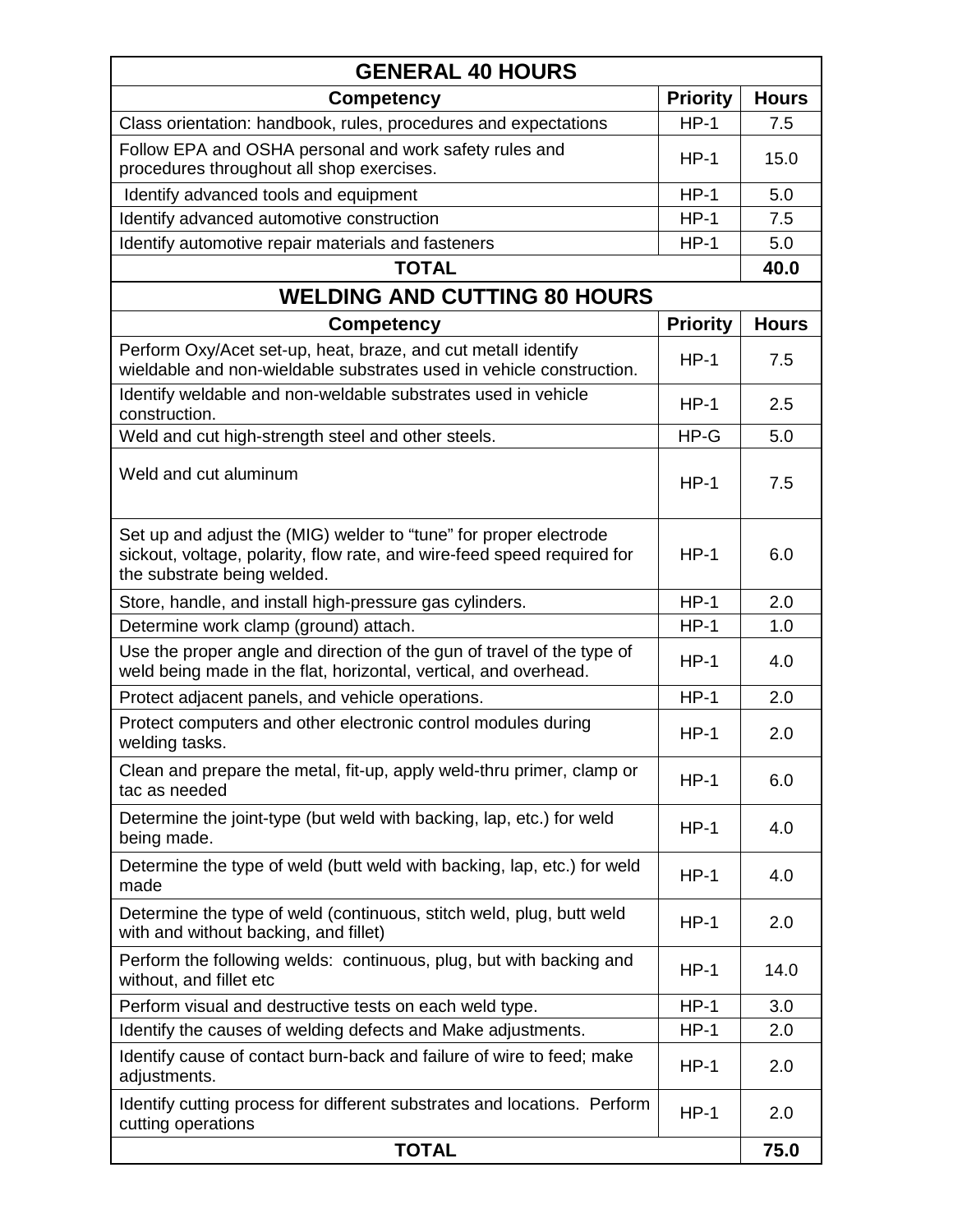| STRUCTURAL ANALYSIS AND DAMAGE REPAIR                                                                                                                                 |                 |              |  |
|-----------------------------------------------------------------------------------------------------------------------------------------------------------------------|-----------------|--------------|--|
| <b>BODY OVER FRAME VEHICLES 72 HOURS</b>                                                                                                                              |                 |              |  |
| <b>Competency</b>                                                                                                                                                     | <b>Priority</b> | <b>Hours</b> |  |
| Measure and diagnose structural damage using tape and tram gauge                                                                                                      | $HP-1$          | 7.5          |  |
| Attach vehicle to anchoring devices and down load.                                                                                                                    | $HP-1$          | 7.0          |  |
| Analyze, straighten, and align a mash.                                                                                                                                | $HP-G$          | 2.5          |  |
| Analyze, straighten, and align sag damage.                                                                                                                            | $HP-G$          | 2.5          |  |
| Analyze, straighten, and align sway damage                                                                                                                            | $HP-G$          | 2.5          |  |
| Analyze, straighten, and align twist damage                                                                                                                           | $HP-G$          | 2.5          |  |
| Analyze, straighten, and align diamond frame damage.                                                                                                                  | $HP-G$          | 2.5          |  |
| Remove and replace damaged structural components.                                                                                                                     | $HP-G$          | 2.5          |  |
| Restore corrosion protection to repaired areas.                                                                                                                       | $HP-1$          | 2.5          |  |
| Analyze and identify misaligned or damaged steering, suspension,<br>and power train components that can cause vibration and wheel<br>alignment issues.                | $HP-G$          | 5.0          |  |
| Identify heat limitations for structural components.                                                                                                                  | $HP-1$          | 2.5          |  |
| Demonstrate the use of structural foam.                                                                                                                               | $HP-G$          | 2.5          |  |
| Measure and diagnose structural damage using tape and tram gauge<br>(mechanical, electronic, laser, etc.).                                                            | $HP-G$          | 7.5          |  |
| Measure and diagnose structural damage using a dedicated (fixture)<br>system.                                                                                         | $HP-G$          | 2.5          |  |
| Determine the extent of the direct and Indirect damage and the<br>direction of impact; document the methods and sequence of repairs                                   | $HP-G$          | 7.5          |  |
| Analyze and identify crush/collapse zones.                                                                                                                            | $HP-1$          | 5.0          |  |
| Restore mounting and anchoring locations.                                                                                                                             | HP-G            | 5.0          |  |
| <b>TOTAL</b>                                                                                                                                                          |                 | 69.5         |  |
| <b>MATHAMATICAL RELATED ACADEMIC SKILLS</b>                                                                                                                           |                 |              |  |
| <b>Competency</b>                                                                                                                                                     | <b>Priority</b> | <b>Hours</b> |  |
| Solve automotive collision repair related problems using whole<br>numbers, fractions, decimals, percentage, ratio/proportion, and<br>English and metric measurements. | $HP-1$          | 7.5          |  |
| Perform numeracy lessons from "Work Keys."                                                                                                                            | $HP-1$          | 1.5          |  |
| <b>TOTAL</b>                                                                                                                                                          |                 | 9.0          |  |
| <b>LANGUAGE RELATED ACADEMIC SKILLS</b>                                                                                                                               |                 |              |  |
| <b>Competency</b>                                                                                                                                                     | <b>Priority</b> | <b>Hours</b> |  |
| Using clear, concise, complete, and grammatically accurate<br>sentences and paragraphs, write a journal every day (first 5 minutes<br>of class) 90 days total         | $HP-1$          | 1.5          |  |
| Exercise comprehension skills by reading Collision related articles<br>and summarizing. One each week for 18 weeks-30 minutes                                         | $HP-1$          | 9.0          |  |
| Perform literacy problems in "Work Keys"                                                                                                                              | $HP-1$          | 5.0          |  |
| <b>TOTAL</b>                                                                                                                                                          |                 | 15.5         |  |

Г